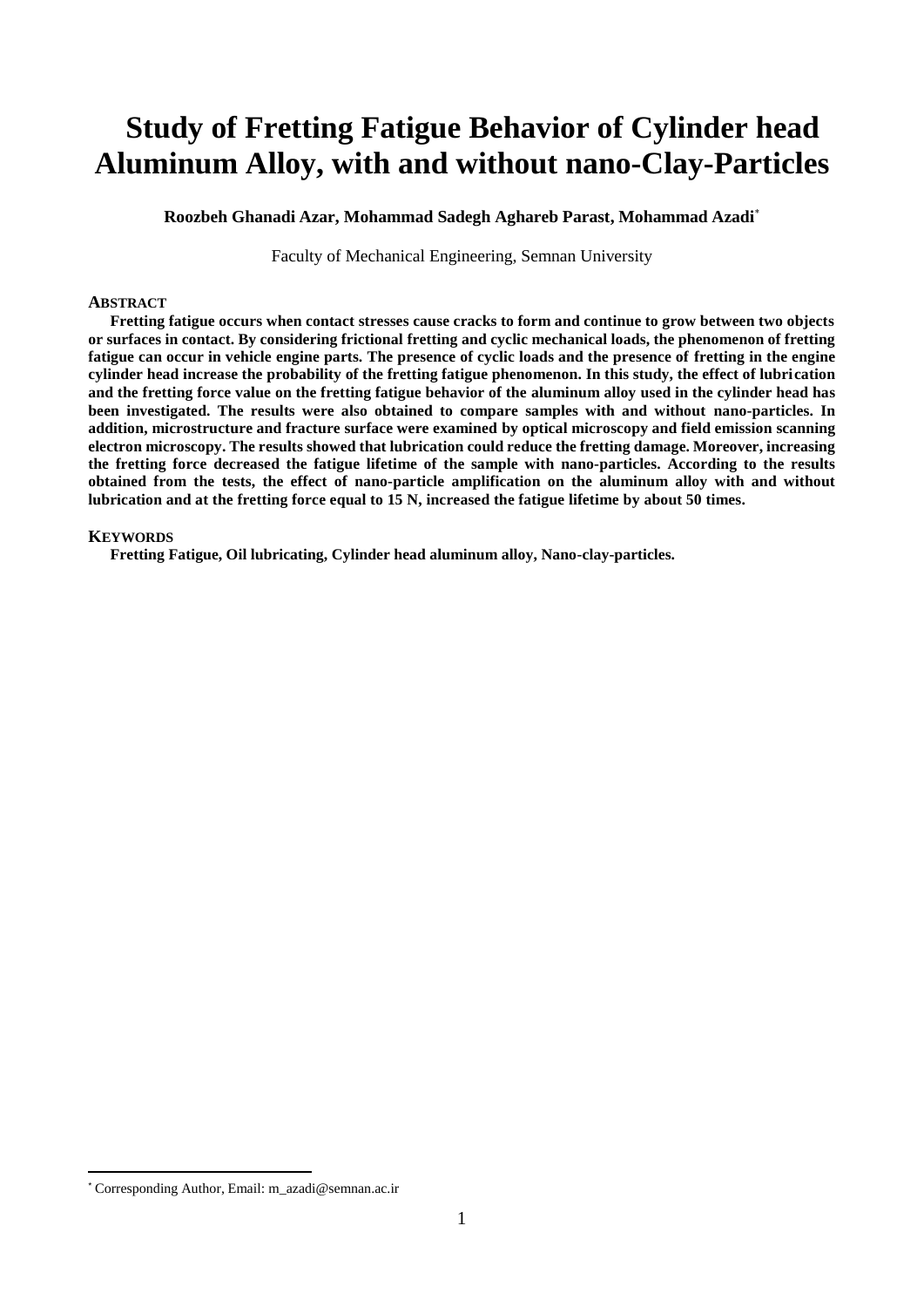## **Introduction**

Fretting is a relative tangential motion often referred to as small-scale movement that occurs between two objects or surfaces in contact when subjected to vibrational loads or variable forces. Fretting fatigue (FF) occurs when contact stresses cause cracks to form and continue to grow between two objects or surfaces in contact. In previous studies, nano-particles have been used as a material to enhance mechanical properties [1-7], which can be considered as one of the methods to strengthen aluminum by adding nanoparticles, but the effect of nano-particles on FF has not been sufficiently investigated. In this article, the effect of adding nanoparticles to the cylinder head aluminum alloys in the FF tests was demonstrated. The research on FF has shown that rotary-bending fatigue test machines could use to perform the FF tests [5]. Furthermore, the effect of fretting force and lubricant on the FF lifetime is rarely investigated. Moreover, the effect of fretting force and lubricant on the samples with and without nano-clayparticles had been compared.

#### **Materials and Experiments**

The base material used in this research is aluminumsilicon-copper alloy, which according to previous research [1] is widely used in manufacturing of automobile cylinder heads. Moreover, the nano-clayparticles have been used to reinforce the as-cast material [1]. The FF test was also performed by applying lubricant on each material at a stress level of 100 MPa to indicate the lubrication influence on the FF lifetime. Furthermore, the fretting pads used in this research have been extracted from the real piston rings. The amount of contact force between the fretting pads and the test specimen selected is equal to 10 and 15 N.

#### **Results and Discussion**

Regarding the microstructure discussion, Figure 1 shows the microstructures of cylinder head aluminum alloys, with and without nano-particles used in this research. Due to the microstructures of the samples, various phases such as the silicon phase and the  $\alpha$ -Al phase are observed in Figure 1. To investigate additional details, samples of aluminum alloys in completely random areas with 200X magnification have been studied using the ImageJ software. The results showed that in all heat treatments, the eutectic phase of silicon reduced compared to the original alloy. However, in the case of the aluminumcopper phase, no specific conclusion could be made with high certainty. This phase made the alloy highly sensitive to any temperature changes. Increasing the surface area of the aluminum-copper phase was one of the most important reasons for reducing the hardness.

The results of the FF test are illustrated in Figure 2. This figure compares the FF lifetime of as-cast aluminum alloy and nano-composites with lubrication and nonlubricated condition. The results illustrated that the FF lifetime of the nano-composites increased 2.3 times, compared to the samples without nano-particles in lubrication conditions with a 10 N of fretting force.



**Figure 1: Aluminum alloy microstructures: (a) without nano-particles and (b) with nano-particles**

Furthermore, in the non-lubricated test samples with 10 N of the fretting force, the FF lifetime of the specimens with nano-particles was obtained to 1.5 times of increasing, compared to samples without nano-particles. The FF lifetime of the specimens with nano-particles reduced 1.6 times, compared to the sample without nanoparticles in lubricated conditions and at the fretting force of 15 N, while in the conditions without lubrication and at the previous force, the FF lifetime of the samples with nano-particles decreased, which increased 50 times, compared to the sample without nano-particles.